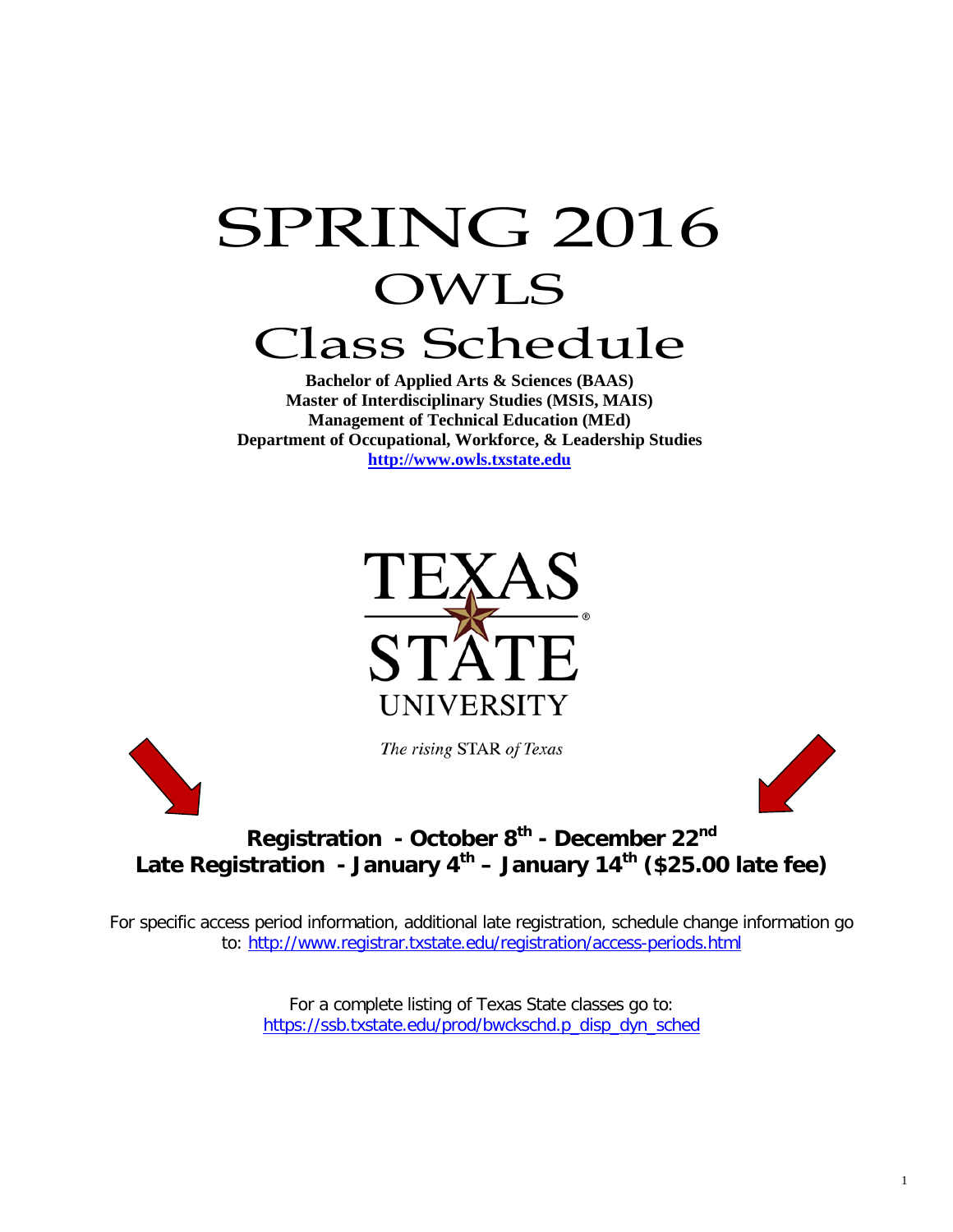# **Important Information and Announcements**

**E-mails – please include your Texas State ID (A0…..) on all e-mails.**

#### **DEGREE CANDIDATES**

Students in their **last semester** must apply for graduation online. To do so, go to **[https://ssb.txstate.edu/prod/twbkwbis.P\\_WWWLogin](https://ssb.txstate.edu/prod/twbkwbis.P_WWWLogin)** After logging in, click Student, then Student Records, then Apply to Graduate. **Deadline** to apply for May graduation is **March 11, 2016.** Students who apply after the application deadline cannot be guaranteed that their name will appear in the Graduation Program.

Commencement Schedule will be held May 14, 2016, Saturday, at 2:00pm

#### **GRADUATE STUDENTS – MSIS, MAIS, & MEd**

In addition to applying for graduation as listed above students must also apply for the Comprehensive Examination. Go to [www.owls.txstate.edu,](http://www.owls.txstate.edu/) click on Resources, then Student Resources, then Application for Comprehensive Examination. Deadline to apply is the same as the deadline to apply for graduation.

### **OCED 4360 and OCED 4361**

These are the last classes taken in the semester you graduate

These are the last courses taken in the semester you graduate ------ **OCED 4360/4361 should be the only courses you take**. If graduation would be delayed part-time students may be approved to take 1 class with the internship. Full-time students may be approved to take 2 classes with the internship.

| October $7th$ (Wednesday)      | $5:00$ pm          | Campu |
|--------------------------------|--------------------|-------|
| October $12^{th}$ (Monday)     | 12noon             | Round |
| November $11^{th}$ (Wednesday) | 5:00 <sub>pm</sub> | Round |
| November $12^{th}$ (Thursday)  | 12noon             | Campu |
| December $1st$ (Tuesday)       | 6:00 <sub>pm</sub> | Round |
| December $2nd$ (Wednesday)     | 9:00am             | Campu |

Is (Pedernales Building) Rock Campus, Avery Bldg., room 453 Rock Campus, Avery Bldg., room 453 Is (Pedernales Building) Rock Campus, Avery Bldg., room 419 us (Pedernales Building)

# **OR ONLINE**

<http://www.owls.txstate.edu/undergraduate-degrees/online436061files.html>

#### **Prerequisites to register for OCED 4360/4361:**

*To register for OCED 4360/4361 students must have:*

- *1) Completed CTE 3313E/OCED 4350, OCED 4111 if applicable and have a finalized degree plan signed by the Academic Advising Center and departmental Chair.*
- *2) Must be in the final semester of the degree*
- *3) Attended practicum orientation live or online.*
- *4) Submitted the Application for Enrollment in Cooperative Occupational Education via email to [owls@txstate.edu](mailto:owls@txstate.edu) identifying the site, project, and supervisor and received approval for the project from the OWLS office.*
- *5) 2.25 GPA in the Professional Development Module*
- *6) 2.00 Texas State GPA*
- *7) Transcripting of grades in the semester prior to OCED 4360/4361*

#### **Read Bobcatmail for reminders**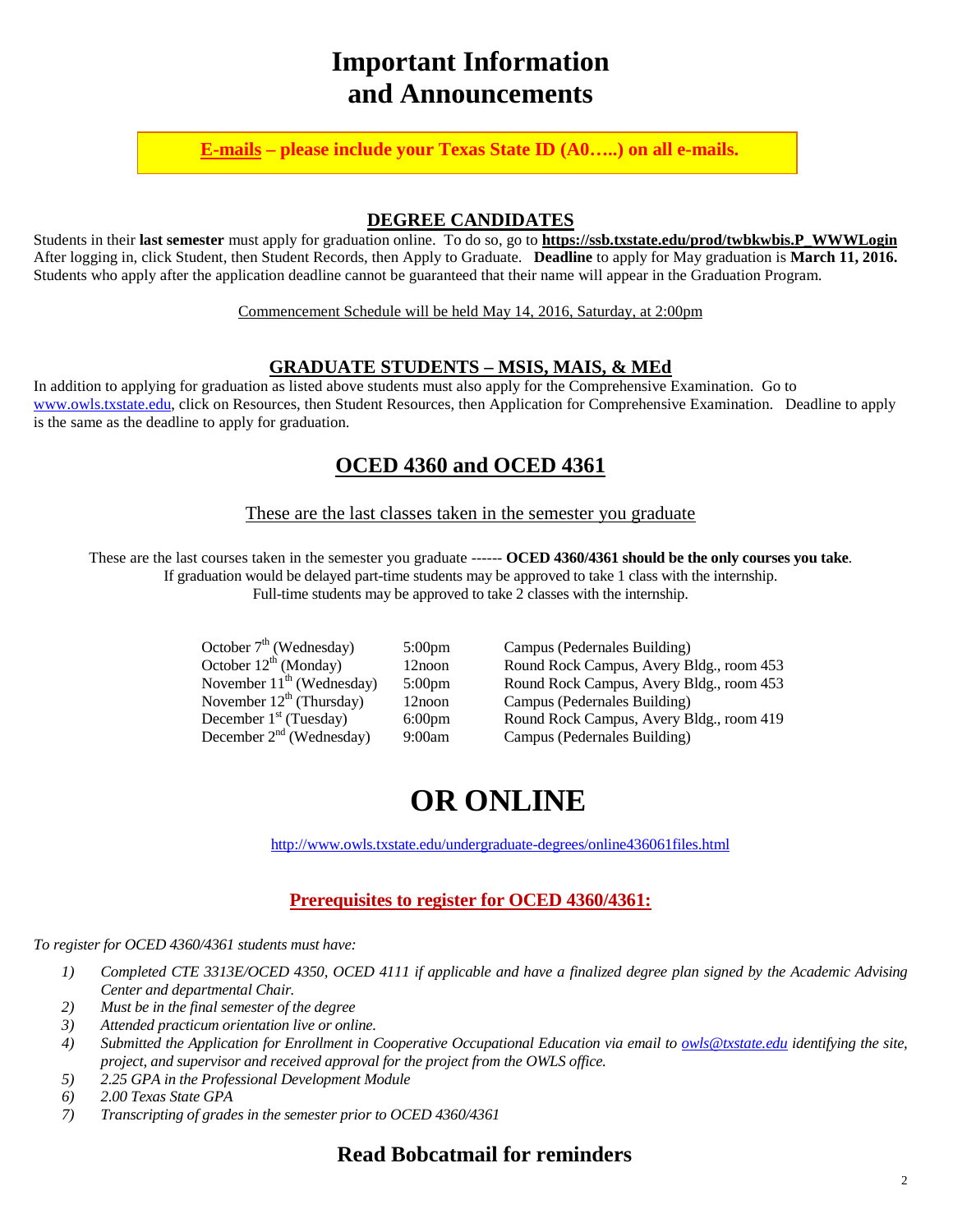#### **E-mails – please include your Texas State ID (A0…..) on all e-mails.**

#### **CRITICAL UNDERGRADUATE INFORMATION**

- Twenty-four of the last thirty hours must be taken with Texas State.
- An individual must have a minimum of twenty-four advanced hours with Texas State and an overall total of thirty-six advanced hours to graduate.
- A minimum of 120 hours is required for the degree.
- Up to 6 semester hours may be taken at the junior college after obtaining the initial 66 hours and/or are in the last 30 hours of degree completion. **This must be with the Departmental Chair's written permission. Students must complete the Petition to Return to Another Institution and must be submitted 30 days prior to campus registration.** The petition can be found at **[www.owls.txstate.edu](http://www.owls.txstate.edu/)**, click on resources, then student resources, then Petition to Return to Another Institution. Students must have completed OCED 4350 and have a finalized degree plan on file to submit the petition.
- Students should consider the correspondence option prior to requesting a return to the junior college.
- A maximum of thirty semester hours for Texas State credit may be completed through a combination of correspondence and extension courses. Ex: if a student enrolls in the Certified Public Manager Program and completes the 21 hour program, then the student would be eligible to take only 9 hours by Correspondence.

#### **TEXAS STATE E-MAIL ACCOUNT**

Students are **REQUIRED** to obtain a Texas State e-mail account. Those students who do not have a Texas State e-mail account will not receive emergency information, updates or announcements from the department. Students who are currently enrolled can obtain an account online at **[https://ssb.txstate.edu/prod/twbkwbis.P\\_WWWLogin](https://ssb.txstate.edu/prod/twbkwbis.P_WWWLogin)**. Check your e-mail account often.

#### **RETURNING TO A JUNIOR COLLEGE**

If a student desires to return to a junior college and has over 66 junior college hours and/or is in the last 30 hours of completion of the BAAS degree, written permission **must be** requested 30 days before the semester begins. Petition forms may be obtained on our web site at **[www.owls.txstate.edu](http://www.owls.txstate.edu/)**, click on Resources, then Student Resources, then Petition to Return to Another Institution. Students must have a signed official degree audit on file in order to process request.

#### **SUBSTITUTION OF COURSES**

Students must enroll **ONLY** in classes specifically listed on their degree plans. To request a substitution, students must contact one of the OWLS advisors. Requests for substitutions must be received at least two weeks before registration. Courses that are taken that are not specifically listed on the degree plan once it has been approved will automatically be placed in the electives. DO NOT take any courses not listed on the degree plan without prior approval from the Chair. **ADVISORS CANNOT APPROVE COURSE SUBSTITUTIONS**. Please note: requests for substitutions does not constitute approval! Students should allow at least two weeks for a response. Valid reasons for substitutions are: 1) course is no longer in the department inventory; 2) student is prohibited from enrolling in the course due to change in department rules which makes the student ineligible and; 3) student is in the last semester of the degree and no other option exists, including correspondence courses.

#### **IMPORTANT DATES**

Please refer to the Academic Calendar at **<http://www.registrar.txstate.edu/persistent-links/academic-calendar.html>** for payment deadlines and other important information/deadlines.

#### **SCHOLARSHIPS**

BAAS, MSIS, MAIS and MEd students may compete for scholarships through the department. Applications can be obtained at **[http://www.owls.txstate.edu](http://www.oced.txstate.edu/)**, click Resources, then Scholarships. Awards will be made each year.

#### **TEXTBOOKS**

Textbooks can be purchased online at **<http://www.bookstore.txstate.edu/t-textbooks.aspx>**.

#### **SCHEDULE OF CLASSES**

The official schedule of classes and registration instructions can be found at [https://ssb.txstate.edu/prod/twbkwbis.P\\_GenMenu?name=homepage.](https://ssb.txstate.edu/prod/twbkwbis.P_GenMenu?name=homepage) If any course information varies from this schedule and the official schedule of classes, **please refer to this schedule for correct dates, times, etc.**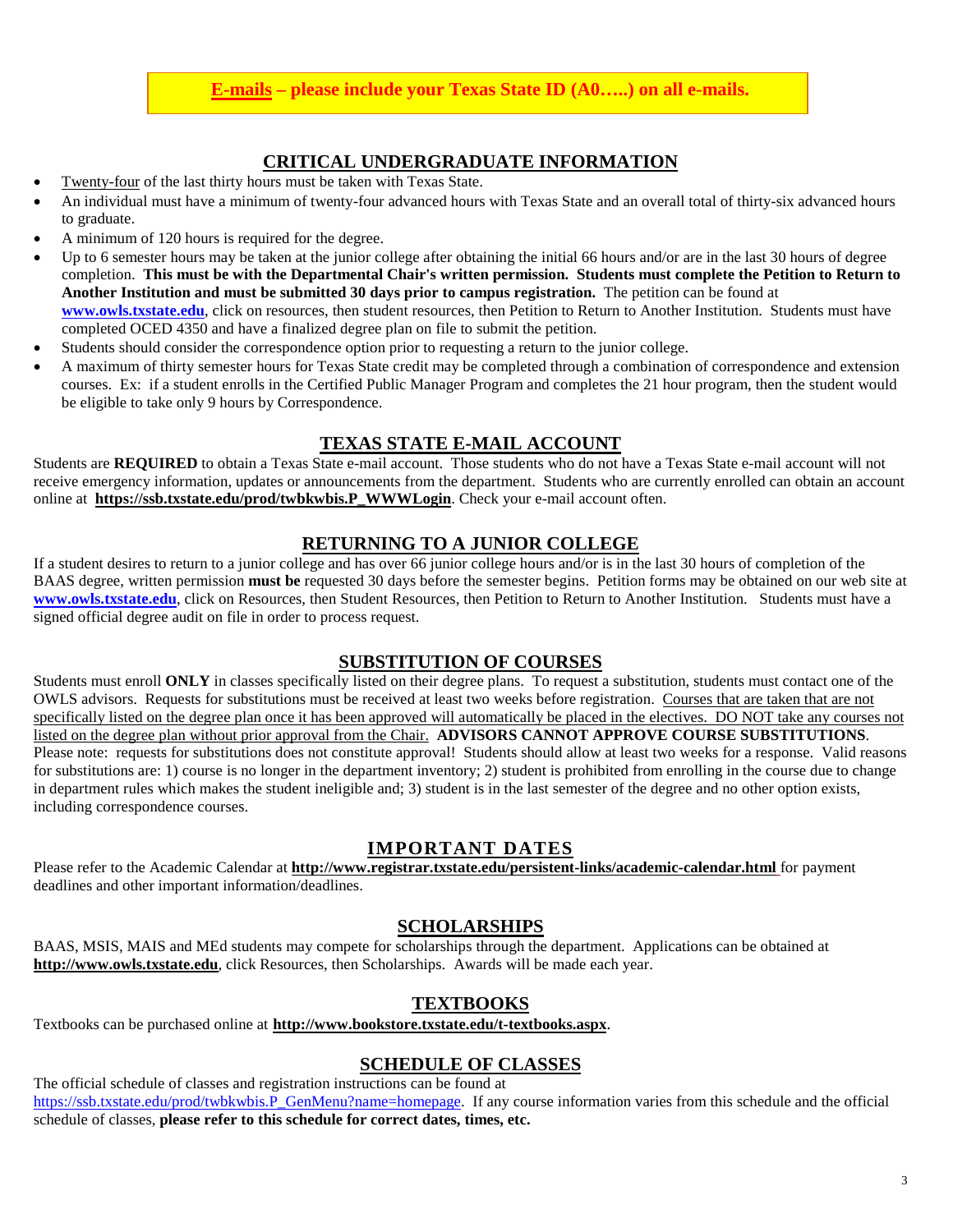#### **E-mails – please include your Texas State ID (A0…..) on all e-mails.**

#### **CORRESPONDENCE COURSES**

Undergraduate students may take up to 18 semester hours by correspondence. However, if the student is also taking courses by Extension then the maximum allowable hours for correspondence will be reduced so the student does not go over the rule "maximum of 30 semester hours for Texas State credit may be completed through a combination of correspondence and extension courses". Students have up to 9 months to complete the courses, and tests may be administered at remote locations. Listing of courses offered can be found at **<http://www.ideal.txstate.edu/correspondence>**

#### **THE NATIONAL CERTIFIED PUBLIC MANAGER (CPM) PROGRAM FOR TEXAS**

See the undergraduate or graduate catalogs and the academic degree advisor for more details about applying CPM courses to a TEXAS STATE academic degree program. Please contact the Director of the Texas State Public Service Academy, Dr. Howard R. Balanoff at hb02@txstate.edu to verify academic course equivalents, room assignments and the specific dates and times for courses offered in the program or on the internet at www.txstate.edu/cpm/. These course selections may be approved for inclusion in both the BAAS and MSIS programs (7 courses for undergraduate credit and 4 courses for graduate credit).

#### **The following is a list of contacts for questions and/or problems. Contact should be addressed prior to registration:**

| Undergraduate assistance in San Marcos                               |              |
|----------------------------------------------------------------------|--------------|
| Mr. Sean Stevens (ss31@txstate.edu)                                  | 512-245-1490 |
| Undergraduate assistance at the Round Rock Campus                    |              |
| Ms. Barbara Wilson (bw07@txstate.edu)                                | 512-716-4541 |
| Master's program assistance at the Round Rock Campus and Texas State |              |
| Dr. Matthew Eichler $(me21@txstate.edu)$                             | 512-245-2115 |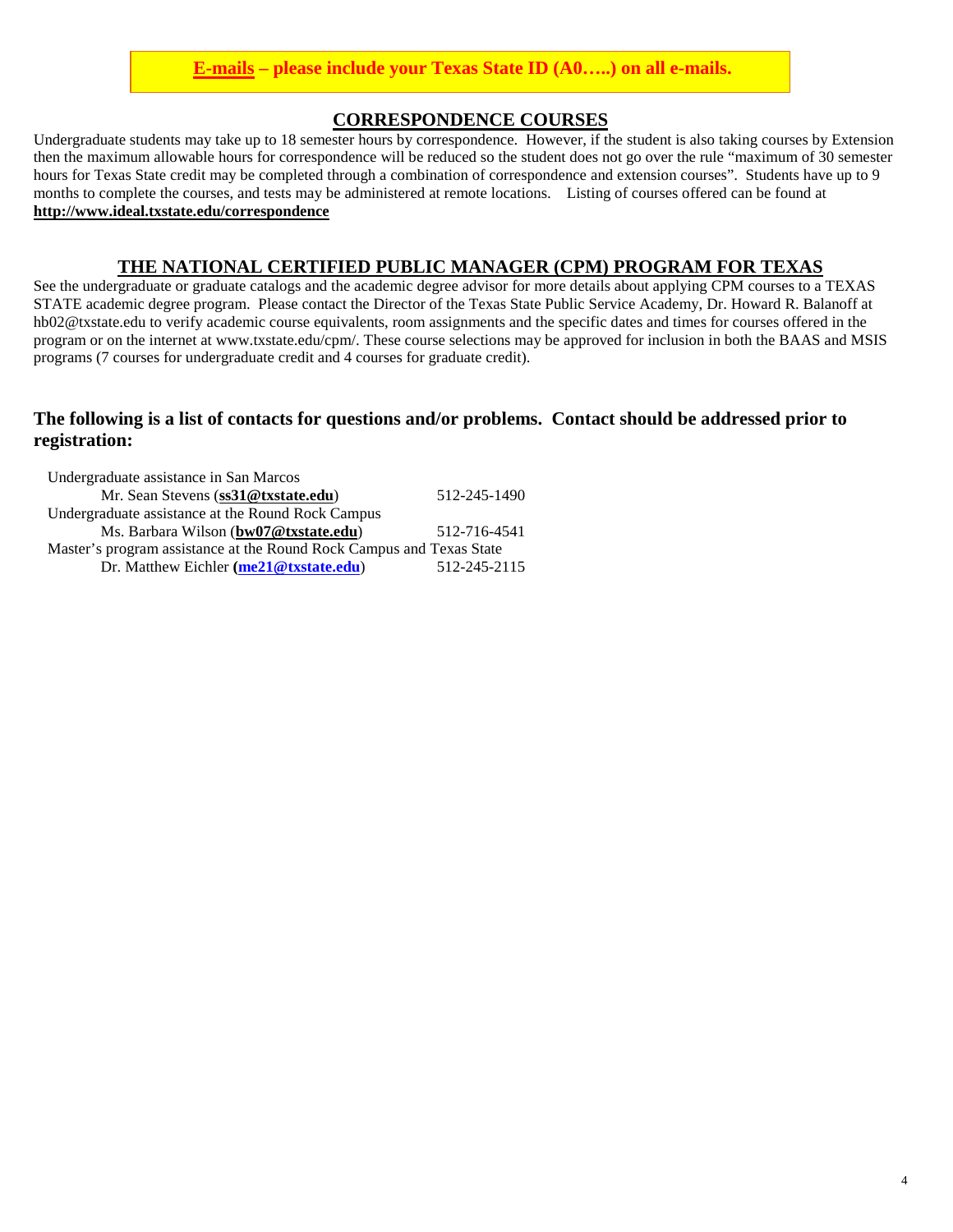# **Spring 2016**

Location Designations: CAM=Texas State; RRC=Round Rock Campus; ARR=Online class-no meetings

# **UNDERGRADUATE COURSES**

| CRN # | Location                           | Days        | Course Prefix/No. | Course Title                                                                                                                                                                                                                                                                | Time      | Building, Room        | Instructor    |
|-------|------------------------------------|-------------|-------------------|-----------------------------------------------------------------------------------------------------------------------------------------------------------------------------------------------------------------------------------------------------------------------------|-----------|-----------------------|---------------|
|       | <u> January 19 – March 7, 2016</u> |             |                   |                                                                                                                                                                                                                                                                             |           |                       |               |
|       |                                    |             |                   |                                                                                                                                                                                                                                                                             |           |                       |               |
| 35397 | <b>RRC</b>                         | W           | <b>CTE</b>        | 3322.251 Teaching/Training as a Profession                                                                                                                                                                                                                                  | 630-920   | AVRY, TBA             | Lopez         |
| 33161 | <b>ARR</b>                         | <b>ARR</b>  | МC                | Taught via internet with 3 required meetings on $1/20/16$ , $1/27/16$ , & $2/3/16$ in Round Rock<br>3367.280 Advertising<br>Taught via internet - must e-mail pg02@txstate.edu for approval to register                                                                     | NA        | NA                    | <b>Bowers</b> |
| 37599 | ARR                                | <b>ARR</b>  | PHIL              | 3301.280 Philosophical Issues<br>Taught via internet - must e-mail pg02@txstate.edu for approval to register                                                                                                                                                                | NA        | <b>NA</b>             | O'Connor      |
| 33212 | ARR                                | ARR         | SOCI              | NOTE: this course will satisfy the Philosophy requirement (core code 040) in place of PHIL 1305<br>3300.280 Principles of Sociology<br>Taught via internet - must e-mail pg02@txstate.edu for approval to register                                                          | NA        | <b>NA</b>             | Lamb          |
| 33206 | <b>RRC</b>                         | T           | OCED              | 4360.251 Cooperative OCED Readiness<br>Required meetings on 1/19/16 and 1/26/16 in Round Rock                                                                                                                                                                               | 630-920   | AVRY, TBA             | Klein         |
| 33207 | CAM                                | F           | OCED              | 4360.252 Cooperative OCED Readiness<br>Required meetings on 1/22/16 and 1/29/16 in San Marcos                                                                                                                                                                               | 630-920   | PED, 114              | Dietz         |
| 33208 | <b>RRC</b>                         | S           | OCED              | 4360.253 Cooperative OCED Readiness<br>Required meetings on 1/23/16 and 130/16 in Round Rock                                                                                                                                                                                |           | 900-1150<br>AVRY, TBA | Robbins       |
| 38763 | <b>RRC</b>                         | T           | <b>CTE</b>        | 3313E.251 Introduction to Interdisciplinary Studies                                                                                                                                                                                                                         | 630-920   | AVRY, ARR             | Wilson        |
| 38765 | <b>ARR</b>                         | <b>ARR</b>  | <b>CTE</b>        | Prerequisite for OCED 4350-Taught via internet with required meetings on 1/19, 1/26, & 2/16 in Round Rock<br>3313E.252 Introduction to Interdisciplinary Studies<br>Prerequisite for OCED 4350-Taught via internet - no required meetings.                                  | <b>NA</b> | NA.                   | Springer      |
| 38766 | <b>CAM</b>                         | T           | <b>CTE</b>        | 3313E.253 Introduction to Interdisciplinary Studies                                                                                                                                                                                                                         | 630-920   | PED, 114              | Springer      |
| 38767 | <b>RRC</b>                         | S           | <b>CTE</b>        | Prerequiste for OCED 4350-Taught via internet with required meetings on 1/19, 2/2, & 2/23 in San Marcos<br>3313E.254 Introduction to Interdisciplinary Studies<br>Prerequisite for OCED 4350-Taught via internet with required meetings on 1/23, 1/30, & 2/20 in Round Rock |           | 900-1150 AVRY, ARR    | Wilson        |
|       | <u> March 8 – May 11, 2016</u>     |             |                   |                                                                                                                                                                                                                                                                             |           |                       |               |
| 35398 | ARR                                | <b>ARR</b>  | <b>CTE</b>        | 3340.251 Occupational Skills for 21 <sup>st</sup> Century<br>Taught via internet with no required meetings                                                                                                                                                                  | <b>NA</b> | <b>NA</b>             | Nava          |
| 36769 | <b>RRC</b>                         | T           | <b>CTE</b>        | 3381.251 Instr Strategies Bus Office Trng Program<br>Taught via internet with 3 required meetings on $3/8/16, 3/22/16$ , and $4/5/16$ in Round Rock                                                                                                                         | 630-920   | AVRY, TBA             | Dietz         |
| 33144 | <b>ARR</b>                         | <b>ARR</b>  | МC                | 3343.280 Introduction to Public Relations                                                                                                                                                                                                                                   | <b>NA</b> | NA                    | Oskam         |
| 30870 | <b>ARR</b>                         | <b>ARR</b>  | SOCI              | Taught via internet - must e-mail pg02@txstate.edu for approval to register<br>3325.280 Social Deviance                                                                                                                                                                     | NA.       | <b>NA</b>             | Lamb          |
| 33209 | <b>RRC</b>                         | T           | OCED              | Taught via internet – must e-mail pg02@txstate.edu for approval to register<br>4361.251 Practicum in Cooperative OCED                                                                                                                                                       | 630-920   | AVRY, TBA             | Klein         |
| 33210 | CAM                                | F           | <b>OCED</b>       | Required meeting on 3/8/16 in Round Rock<br>4361.252 Practicum in Cooperative OCED<br>Required meeting on 3/25/16 in San Marcos                                                                                                                                             | 630-920   | PED, 114              | Dietz         |
| 33211 | <b>RRC</b>                         | S           | OCED              | 4361.253 Practicum in Cooperative OCED                                                                                                                                                                                                                                      |           | 900-1150<br>AVRY, TBA | Robbins       |
| 36766 | <b>RRC</b>                         | T           | <b>OCED</b>       | Required meeting on 3/26/16 in Round Rock<br>4350.251 Foundations of Career and PLA                                                                                                                                                                                         | 630-920   | AVRY, ARR             | Robbins       |
| 36767 | ARR                                | <b>ARR</b>  | <b>OCED</b>       | Prerequisite: CTE 3313E; Taught via internet with required meetings 3/8, 4/5, & 4/26 in Round Rock<br>4350.252 Foundations of Career and PLA                                                                                                                                | NA        | NA.                   | McGill        |
| 30138 | <b>CAM</b>                         | W           | <b>OCED</b>       | Prerequisite: CTE 3313E; Taught via internet - no required meetings<br>4350.253 Foundations of Career and PLA                                                                                                                                                               | 630-920   | PED, 114              | Cherrstrom    |
| 30139 | <b>RRC</b>                         | S           | OCED              | Prerequisite: CTE 3313E; Taught via internet with required meetings 3/9, 4/6, & 4/27 in San Marcos<br>4350.254 Foundations of Career and PLA                                                                                                                                |           | 930-1220<br>AVRY, ARR | Robbins       |
| 39750 | <b>RRC</b>                         | $\mathbf T$ | <b>OCED</b>       | Prerequisite: CTE 3313E; Taught via internet with required meetings 3/12, 4/9, & 4/30 in Round rock<br>4111.D01 Independent Study in OCED                                                                                                                                   | 530-620   | AVRY, ARR             | Sherron       |
|       |                                    |             |                   | Prerequisite: Concurrent enrollment or completion of OCED 4350<br>Taught via internet with required meetings 3/8, 4/5, & 4/26 in Round Rock                                                                                                                                 |           |                       |               |
| 39751 | <b>CAM</b>                         | W           | <b>OCED</b>       | 4111.D02 Independent Study in OCED<br>Prerequisite: Concurrent enrollment or completion of OCED 4350                                                                                                                                                                        | 530-620   | PED, 114              | Sherron       |